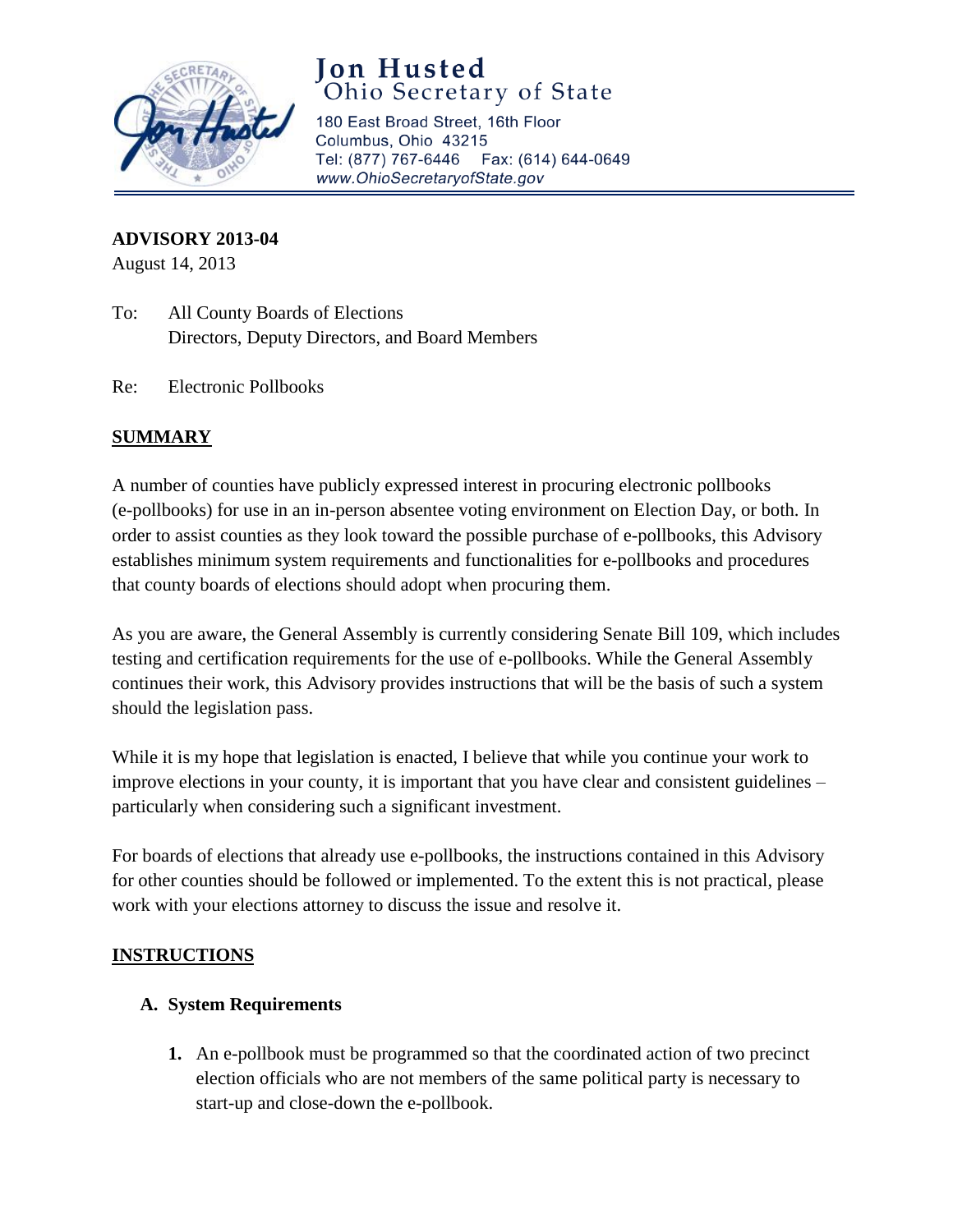- **2.** The information contained on an e-pollbook must be encrypted.
- **3.** If networked with the county voter file, the data contained in the county voter file for the network must be located on a private server with secure connectivity between the voting location or satellite absentee voting location and the county voter file.
- **4.** If the e-pollbook is to be used at an absentee voting location other than the board of elections' office, its communication capabilities must be demonstrated to provide secure, reliable transmission of voter and election information.
- **5.** The e-pollbook must be compatible with:
	- a. The voter registration system used in the county and any software system (middle ware) used to prepare the list of registered voters for use on the e-pollbook;
	- b. Any hardware attached to the e-pollbook, such as signature pads, barcode scanners, printers, and network cards; and
	- c. The statewide voter registration system.
- **6.** The e-pollbook must have the capability to:
	- a. Store a local version of the database that serves as a backup; and
	- b. Produce a list of audit records that reflect all of the actions of the system, including in-process audit records that set forth all transactions.

All audit and transaction records must be retained by the board of elections for at least six years.

- **7.** The e-pollbook must have the capacity to transmit all information generated by the voter or precinct election official as part of the process of casting a ballot, including the time and date stamp indicating when the voter voted and the electronic signature of the voter, for retention by the county election board for at least six years.
- **8.** The e-pollbook must have the capability to interface with a peripheral signature pad, tablet, or other signature capturing device that permits the voter to make an electronic signature for comparison with the signature on file as displayed by the e-pollbook. The image of the electronic signature must be archived for at least six years for postelection reproduction by the board of elections and inclusion in the county's voter registration system if desired.
- **9.** The e-pollbook must include the following documentation:
	- a. Clearly-worded, complete, and detailed instructions that allow a precinct election official to set up, use, and shut down the e-pollbook.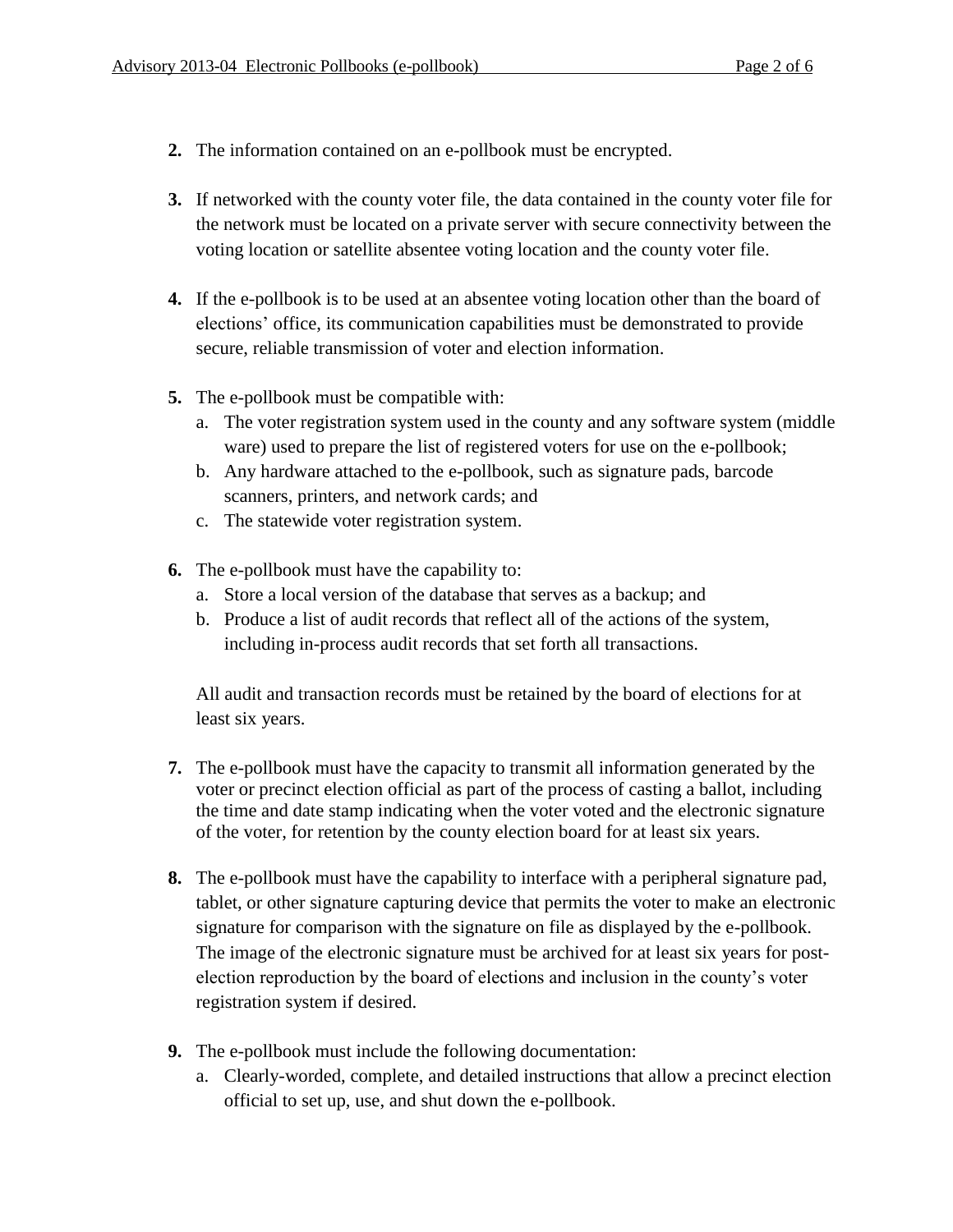- b. Training materials that:
	- i. May be in written or video form; and
	- ii. Must be in a format suitable for use at a polling place, such as simple "how to" guides; and
- c. Fail-safe data recovery procedures for information included in the e-pollbook.
- **10.** The e-pollbook must adhere to known best practices of manufacturing and quality assurance.
- **11.** The e-pollbook and any hardware attached to it must be designed to:
	- a. Limit risk of injury or damage to any individual or hardware, and
	- b. Prevent fire and electrical hazards.
- **12.** The e-pollbook must have the ability to manage any known implementation of an Ohio election including, but not limited to a general, primary, special, municipal, and concurrent election (example: when both a county and municipality are holding their elections on the same date, in the same space). This capability should be evaluated as part of acceptance testing.

## **B. Required Functionalities**

- **1.** The procedures for setting up, using, and shutting down an e-pollbook must be reasonably easy for a precinct election official to learn, understand, and perform.
- **2.** The e-pollbook must enable a precinct election official to verify that the e-pollbook:
	- a. Has been set up correctly;
	- b. Is working correctly so as to verify the eligibility of the voter;
	- c. Is correctly recording that a voter has voted; and
	- d. Has been shut down correctly.
- **3.** The e-pollbook must be capable of searching the county's list of voters, street segments, precincts, and voting locations to determine the voter's correct precinct and voting location and, if the voter is not eligible to vote at that precinct and voting location, generate a locally-configurable notice to the voter containing the name and address of the voter's proper precinct and voting location.
- **4.** The e-pollbook must include a barcode or magnetic strip reader that:
	- a. Permits a voter who presents a valid Ohio driver's license or state identification card to scan or swipe the license or card; and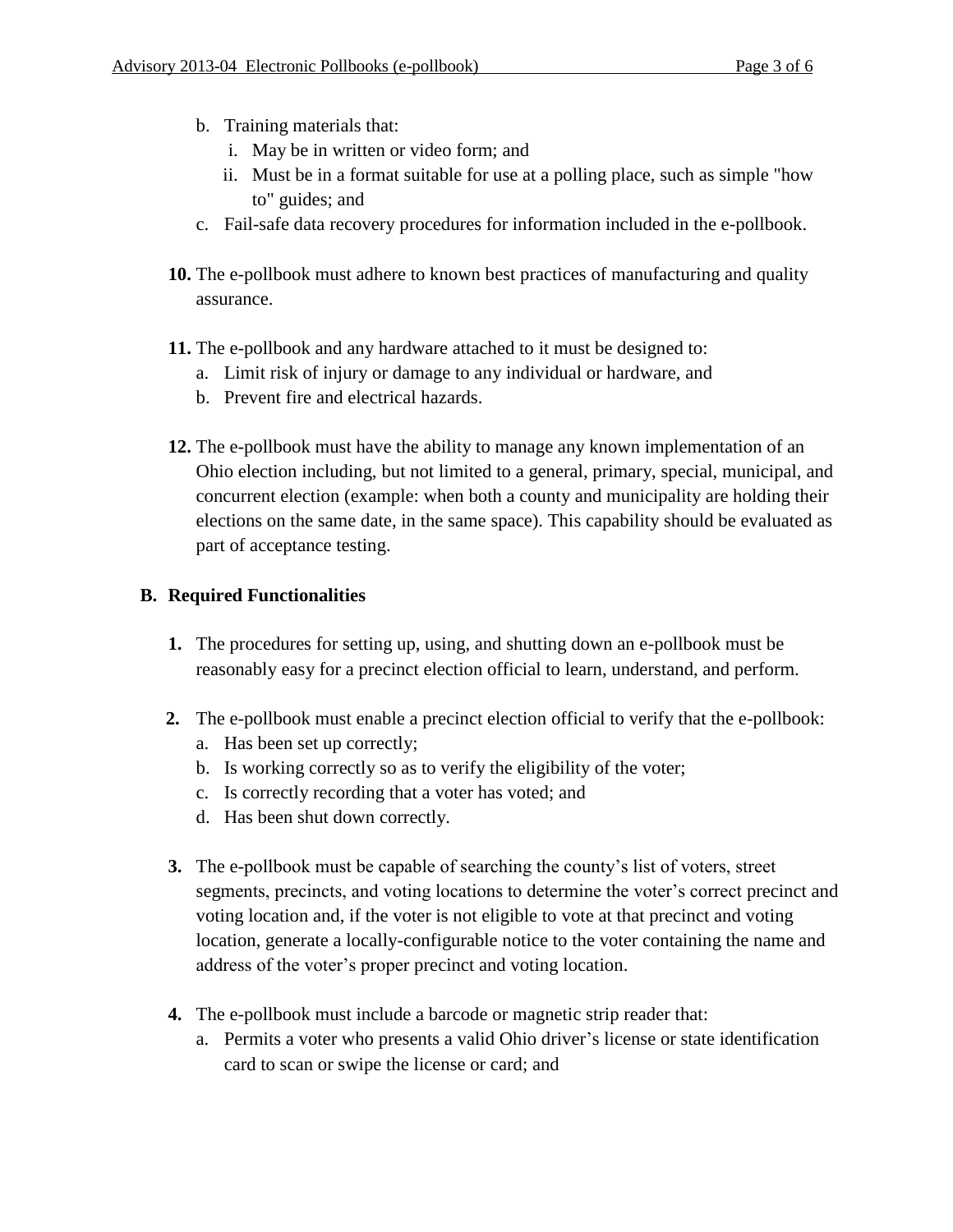- b. Has the capability to display the voter's registration record upon processing the information contained within the barcode or magnetic strip on the license or card.
- **5.** The e-pollbook must permit a precinct election official to enter information regarding an individual who has appeared to vote and verify whether the individual is eligible to vote, and if so, whether the voter has:
	- a. Already cast a ballot in the election at that polling place;
	- b. Requested an absentee ballot; or
	- c. Is in a confirmation status that requires the voter to cast a provisional ballot.
- **6.** The e-pollbook must be able to display an electronic image of the signature of a voter taken from the voter's registration record, if available, and other electronic images, if necessary.
- **7.** The e-pollbook must:
	- a. Permit a voter to sign a poll list even when there is a temporary interruption in network connectivity; and
	- b. Provide for the uploading of each signature and its assignment to the voter's registration record.
- **8.** After a voter's eligibility has been determined, the e-pollbook must permit a precinct election official to enter information indicating that the voter has voted in the election and, if applicable, the party/ballot selected by the voter.
- **9.** The e-pollbook must be capable of generating a locally-configurable "authority to vote" notice or transmittal slip displaying the voter's party (if relevant), voting jurisdiction(s) and/or districts and/or ballot style.
- **10.** The e-pollbook must be capable of generating a locally-configurable report to be exported at least three times per Election Day (6:30 a.m., 11:00 a.m., and 4:00 p.m.) listing all registered voters for that precinct and/or polling place that includes an indicator of which registered voters have cast a ballot (including an absent voter's ballot prior to Election Day) as of the date/time the report is exported.
- **11.** After Election Day, the e-pollbook must permit voter history to be quickly and accurately uploaded into the county voter registration system.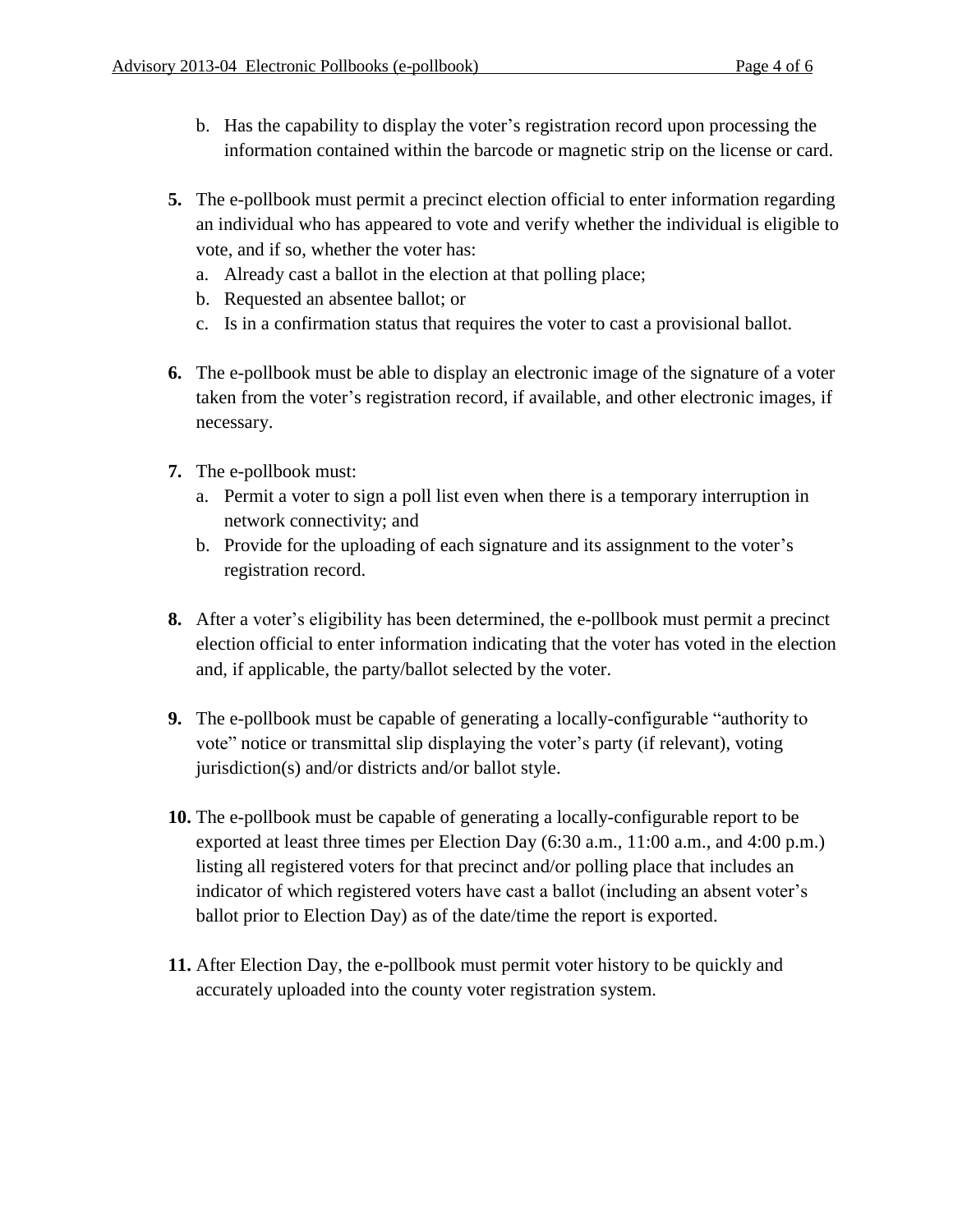#### **C. Procurement and Testing Requirements**

- **1.** An e-pollbook should only be used in the county after a pilot project is run in that county that demonstrates the functionality of the e-pollbook as it will be used in the county. Before the pilot project is run, the county must have objective goals for the project by which the e-pollbook can be evaluated and determined to be appropriate for countywide deployment.
- **2.** The system should be delivered with end user documentation, system-level documentation, and a clear model of the system's architecture.
- **3.** The vendor shall make a declaration of its supply chain and provide detailed information on system consumables.
- **4.** The source code and related documentation, together with any periodic updates as they become known or available, but not including variable codes created for specific elections or date from the county's voter registration system, must be placed in escrow with an independent escrow agent.
- **5.** All repair and maintenance policies must be provided and reviewed.
- **6.** References, including customer lists and known anomalies in prior implementations (and their resolution), should be disclosed prior to purchase.
- **7.** Training materials should be reviewed as part of the procurement process. This should include providing the training materials to staff and precinct election officials prior to purchase to evaluate the ease of use of both the system and the training materials. As part of acceptance testing, the county must provide a copy of the training materials to the testers for use in testing.
- **8.** The internal quality assurance procedures of the vendor, as well as any internal or external test data, including test plans, test data, test results, and any subsequent reports, must be provided and reviewed.
- **9.** Acceptance testing of the e-pollbook should demonstrate its compatibility with any hardware that may be attached to it: network cards, barcode scanners, ballot-ondemand printers, etc.